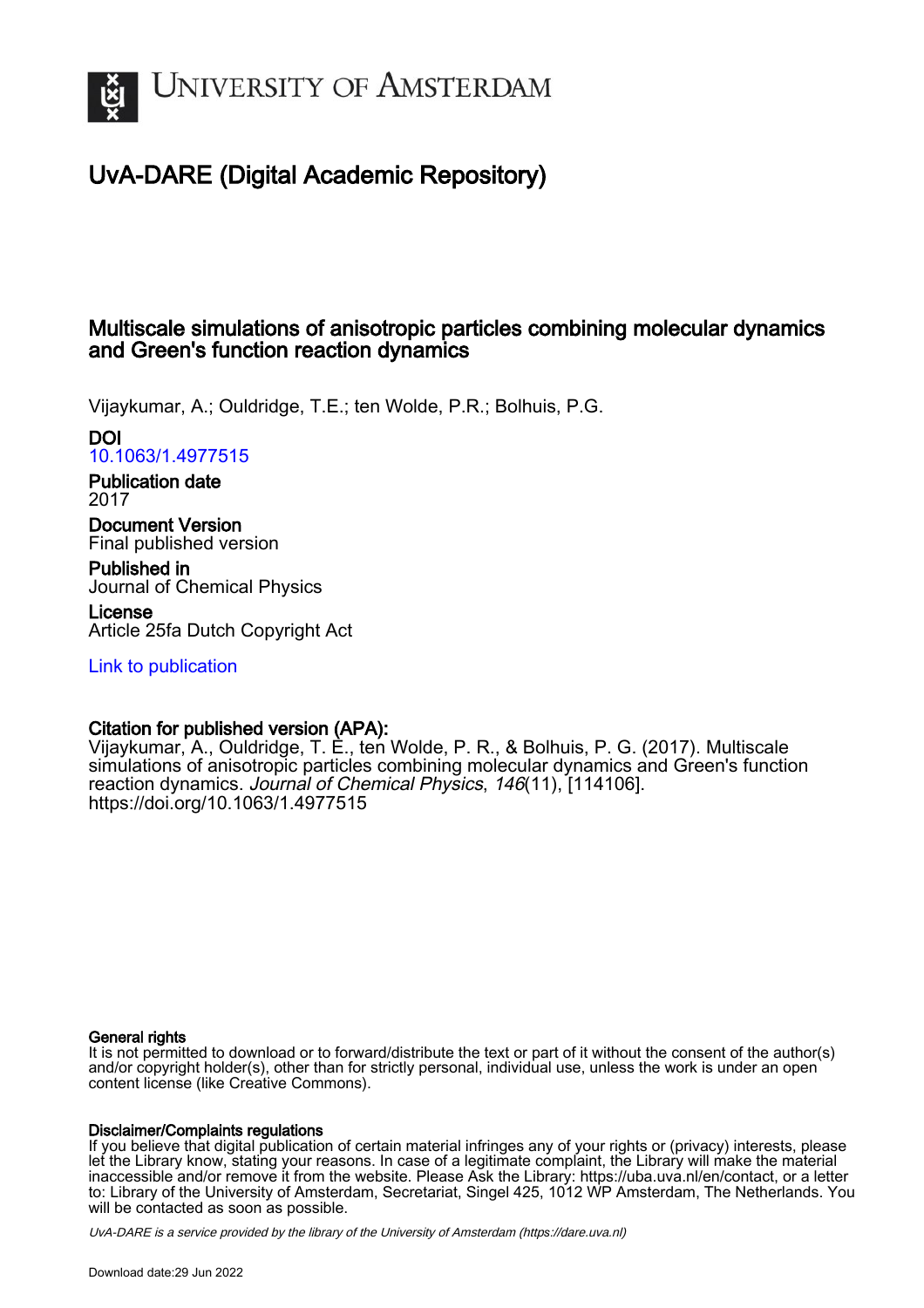

# **[Multiscale simulations of anisotropic particles combining molecular](http://dx.doi.org/10.1063/1.4977515) [dynamics and Green's function reaction dynamics](http://dx.doi.org/10.1063/1.4977515)**

Adithya Vijaykumar,<sup>1,2</sup> Thomas E. Ouldridge,<sup>3</sup> Pieter Rein ten Wolde,<sup>1[,a\)](#page-1-0)</sup> and Peter G. Bolhuis<sup>2[,b\)](#page-1-1)</sup> <sup>1</sup>*FOM Institute AMOLF, Science Park 104, 1098 XG Amsterdam, The Netherlands* <sup>2</sup>*Van 't Hoff Institute for Molecular Sciences, University of Amsterdam, P.O. Box 94157, 1090 GD Amsterdam, The Netherlands*

<sup>3</sup>*Department of Bioengineering, Imperial College London, South Kensington Campus, London SW7 2AZ, United Kingdom*

(Received 18 October 2016; accepted 10 February 2017; published online 21 March 2017)

The modeling of complex reaction-diffusion processes in, for instance, cellular biochemical networks or self-assembling soft matter can be tremendously sped up by employing a multiscale algorithm which combines the mesoscopic Green's Function Reaction Dynamics (GFRD) method with explicit stochastic Brownian, Langevin, or deterministic molecular dynamics to treat reactants at the microscopic scale [A. Vijaykumar, P. G. Bolhuis, and P. R. ten Wolde, J. Chem. Phys. **143**, 214102 (2015)]. Here we extend this multiscale MD-GFRD approach to include the orientational dynamics that is crucial to describe the anisotropic interactions often prevalent in biomolecular systems. We present the novel algorithm focusing on Brownian dynamics only, although the methodology is generic. We illustrate the novel algorithm using a simple patchy particle model. After validation of the algorithm, we discuss its performance. The rotational Brownian dynamics MD-GFRD multiscale method will open up the possibility for large scale simulations of protein signalling networks. *Published by AIP Publishing.* [\[http://dx.doi.org/10.1063/1.4977515\]](http://dx.doi.org/10.1063/1.4977515)

### **I. INTRODUCTION**

Complex systems such as biochemical networks in living cells, catalytic reactions in, e.g., a fuel cell, surfactant/water/oil mixtures, or self-assembling soft matter can be modeled efficiently as reaction-diffusion systems. In such reactiondiffusion systems, the spatial distribution of reactants and the stochastic nature of their interactions are crucial for the system's macroscopic behaviour. At sufficiently low concentrations, the time taken for the reactants to diffuse and randomly find each other is much larger than the time required for the reaction. For example, in cellular systems, the concentrations of proteins are often in the nM  $- \mu$ M range. Experiments indicate that proteins inside the living cell move by normal dif-fusion<sup>[1](#page-12-0)</sup> with effective diffusion constants in the  $1-10 \mu m^2 s^{-1}$ <br>range. This means that with typical protein cross sections range. This means that, with typical protein cross sections of 10 nm, the time it takes for reactants to find each other is on the order of milliseconds to seconds. This is often much longer than the microsecond time scales on which the actual association events occur once the particles have found each other.<sup>[2](#page-12-1)[,3](#page-12-2)</sup> Reaction-diffusion systems thus often exhibit a strong separation of length and time scales, with the diffusive search process happening on length and time scales of microns and milliseconds to seconds, and the reactions occurring on scales of nanometers and sub-milliseconds.<sup>[3](#page-12-2)</sup> Simulating such systems with conventional, brute-force simulation techniques is notoriously difficult. Indeed, simulating cellular

biochemical networks with straightforward brute-force Brownian Dynamics  $(BD)^{4-7}$  $(BD)^{4-7}$  $(BD)^{4-7}$  often means that most CPU time is spent on propagating the particles towards one another. $8$  To overcome the inefficiency of straightforward BD requires special techniques such as Green's Function Reaction Dynamics  $(GFRD).<sup>9,10</sup>$  $(GFRD).<sup>9,10</sup>$  $(GFRD).<sup>9,10</sup>$  $(GFRD).<sup>9,10</sup>$ 

GFRD is a mesoscopic technique that decomposes the many particle reaction diffusion problem into sets of oneand two-body problems that can be solved analytically. This is achieved by putting single particles and pairs of particles in the so-called *protective* domains that do not overlap with each other. For each of these domains, the reaction-diffusion problem is solved analytically using Green's functions. This yields for each domain a next event *type* which can either be a reaction in the domain or an escape from the domain, as well as a next event *time*, i.e., the time at which this event occurs. These events are put in a scheduler list which is updated chronologically. This makes GFRD an asynchronous, eventdriven algorithm. Since stochastic processes in the individual domains are independent of each other, GFRD is an exact algorithm to simulate large reaction-diffusion systems. As the particles make huge leaps in space and time in GFRD, the computational effort in propagating the particles to one another is greatly reduced, making GFRD orders of magnitude faster than brute force BD. However, the particles are assumed to be idealized spheres interacting via an isotropic potential and the reactions to occur according to intrinsic rates in pair domains. Solving the Green's function for reactive events involving the complex anisotropic potentials required for proper modeling of proteins or other molecules is extremely

<span id="page-1-0"></span>a)Electronic mail: p.t.wolde@amolf.nl

<span id="page-1-1"></span>b) Electronic mail: p.g.bolhuis@uva.nl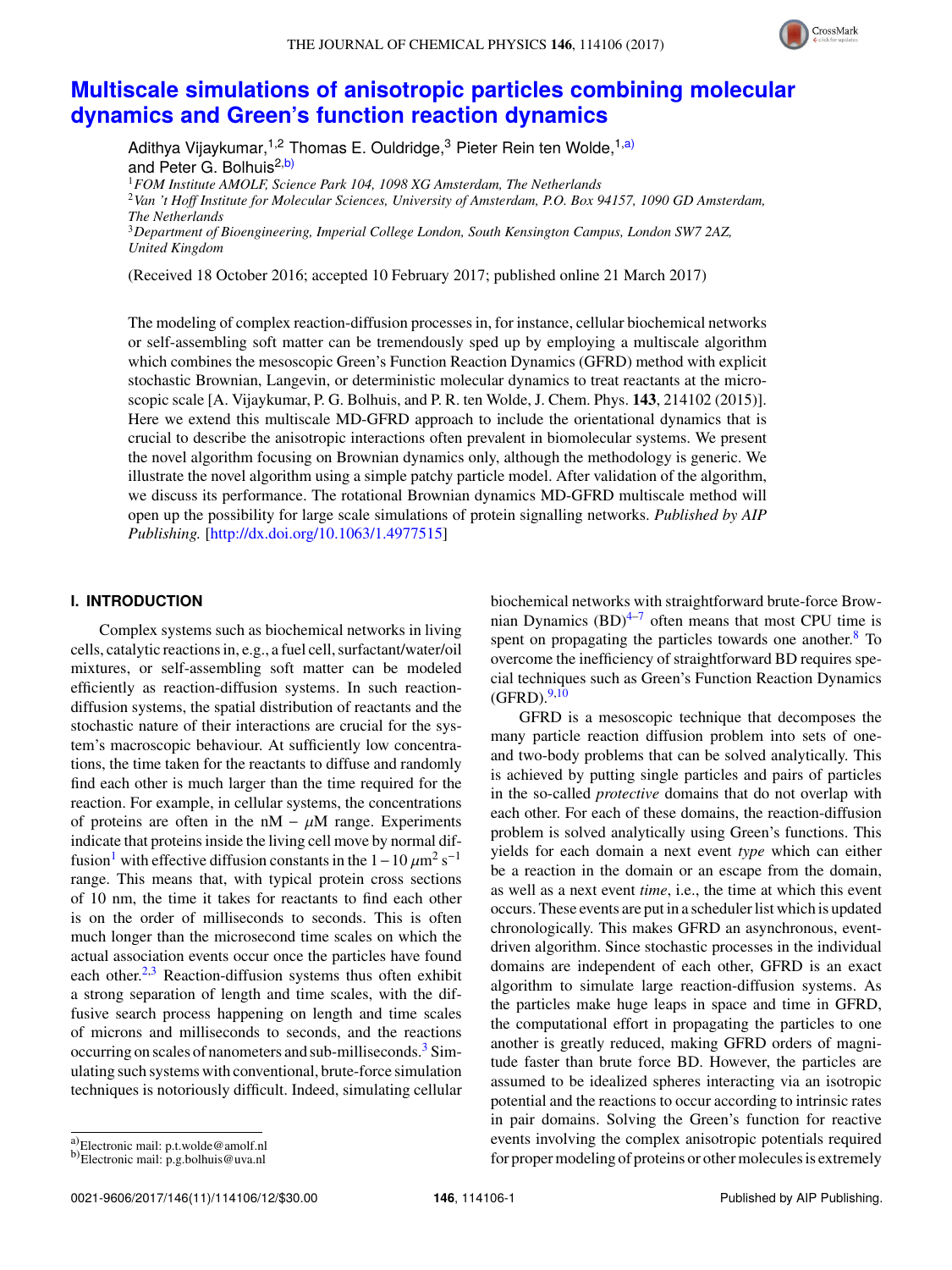cumbersome and in fact most likely will reduce the efficiency of the GFRD approach substantially. In contrast, straightforward BD is able to naturally simulate orientational dynamics of protein particles with complex anisotropic (effective) interactions.

This observation raises the question whether it is possible to combine the computational power of GFRD with the microscopic detail of BD. In previous work, we introduced a novel multi-scale scheme, called Molecular Dynamics-GFRD (MD-GFRD), which combines GFRD with a microscopic simulation technique such as deterministic molecular dynamics (MD), stochastic Langevin Dynamics (LD), or Brownian Dynamics  $(BD)$ .<sup>[11](#page-12-8)</sup> In this scheme, GFRD handles diffusion of particles at the mesoscopic scale, while MD, LD, or BD treats the particles that are coming close to each other. In previous work and here, we limit ourselves to BD, although the scheme can very easily formulated for MD and LD. The multi-scale algorithm defines the microand meso-scopic regions adaptively on the fly and switches seamlessly between the two techniques based on predefined scenarios.

In this work, we extend MD-GFRD to incorporate the orientational dynamics of particles that interact via an anisotropic potential. As in the original MD-GFRD technique, $^{11}$  $^{11}$  $^{11}$  GFRD is used for propagating the particles towards one another when they are far apart. Once the particles are within a predefined threshold distance from each other, the algorithm switches to BD. The complex orientational dynamics, once the particles are close together, is thus simulated with BD. When the particles are bound, MD-GFRD could in principle continue to simulate these particles with BD. However, in many cases, and typically in cellular systems, the particles are bound much longer than the time it takes to diffuse and thermalise within the interaction well, meaning that dissociation is a rare event. MD-GFRD exploits this separation of time scales by treating the dissociation as a first order reaction, with an intrinsic dissociation rate constant that has been pre-determined. After dissociation, the particles can be propagated again with GFRD. Importantly, however, after dissociation, the particles do not immediately loose their orientational memory, which means that they must be propagated with Green's functions that do not only describe the translational dynamics of the particles but also their orientational dynamics. In this paper, we describe in detail how the MD-GFRD scheme switches between MD and GFRD and how this switching depends on the translational and orientational dynamics of the particles. We also present the Green's functions that allow GFRD to simulate the particles' orientational dynamics.

The remainder of the paper is organized as follows: In Sec. [II](#page-6-0) we first give an overview of the MD-GFRD algorithm. Then we describe how the algorithm simulates the diffusion of particles with rotational degrees of freedom, both for particles in BD and GFRD mode. We discuss how MD-GFRD handles the association-dissociation reactions, and we describe how it switches between BD and GFRD propagation. In many systems, including that studied here, dissociation is a rare event. This means that computing the intrinsic dissociation rate constant, as used by MD-GFRD, requires rare event

methodologies, like Transition Interface Sampling  $(TIS)^{12}$  $(TIS)^{12}$  $(TIS)^{12}$  and Forward Flux Sampling  $(FFS)$ .<sup>[13](#page-12-10)</sup> Here, we briefly describe how we use FFS to pre-compute the dissociation rate constant. We then illustrate the new technique by simulating the association and dissociation of patchy particles. In many cases, globular proteins can be coarse-grained as the so-called *patchy particles*, where the complex binding sites are modeled as patches on a spherical particle. These patchy particles also play an important role in the modeling of soft matter.<sup>[14,](#page-12-11)[15](#page-12-12)</sup> We demonstrate that the algorithm reproduces quantities that can be obtained analytically such as the equilibrium constants, binding probabilities, and the power spectra of the binding reactions. We end with a discussion of the performance of the algorithm.

# **II. METHODS**

#### **A. Summary of multiscale approach**

The MD-GFRD algorithm is a generic algorithm that enables simulation of any reaction-diffusion system at the particle level. It allows for mono-molecular reactions of the type  $A \rightarrow B + C + \cdots$  and bi-molecular reactions of the type  $A + B \rightarrow C + D + \cdots$ . By combining these two reactions, any complex biochemical network can be simulated. Here, however, we will limit ourselves to simple association-dissociation reactions  $A + B \leq C$ . The MD-GFRD algorithm distinguishes two types of particles as shown in Fig. [1:](#page-2-0) (1) BD particles that are propagated collectively in a conventional, brute-force manner using small time steps and (2) GFRD particles that are updated asynchronously in an event-driven manner. Single particles that are sufficiently far away from all other particles according to a predefined cut-off distance are put into protective domains. For each of these domains, the algorithm determines, as in the conventional GFRD scheme,  $^{10}$  $^{10}$  $^{10}$  the next-event *type*, which is either a mono-molecular decay reaction (such as dissociation) or an exit of the particle from the domain and the corresponding next-event *time*, which is when this next event will happen. The next-event times of the respective GFRD domains are put in a chronologically ordered event list, which

<span id="page-2-0"></span>

FIG. 1. MD-GFRD scheme: particles that are far away other particles are put into a GFRD domain. For each GFRD domain, the next event *time* and *type* is determined. These next event times are added to a chronologically ordered event list and updated when the simulation time has reached the time of the next event. Particles that are close to other particles are propagated collectively with Brownian dynamics.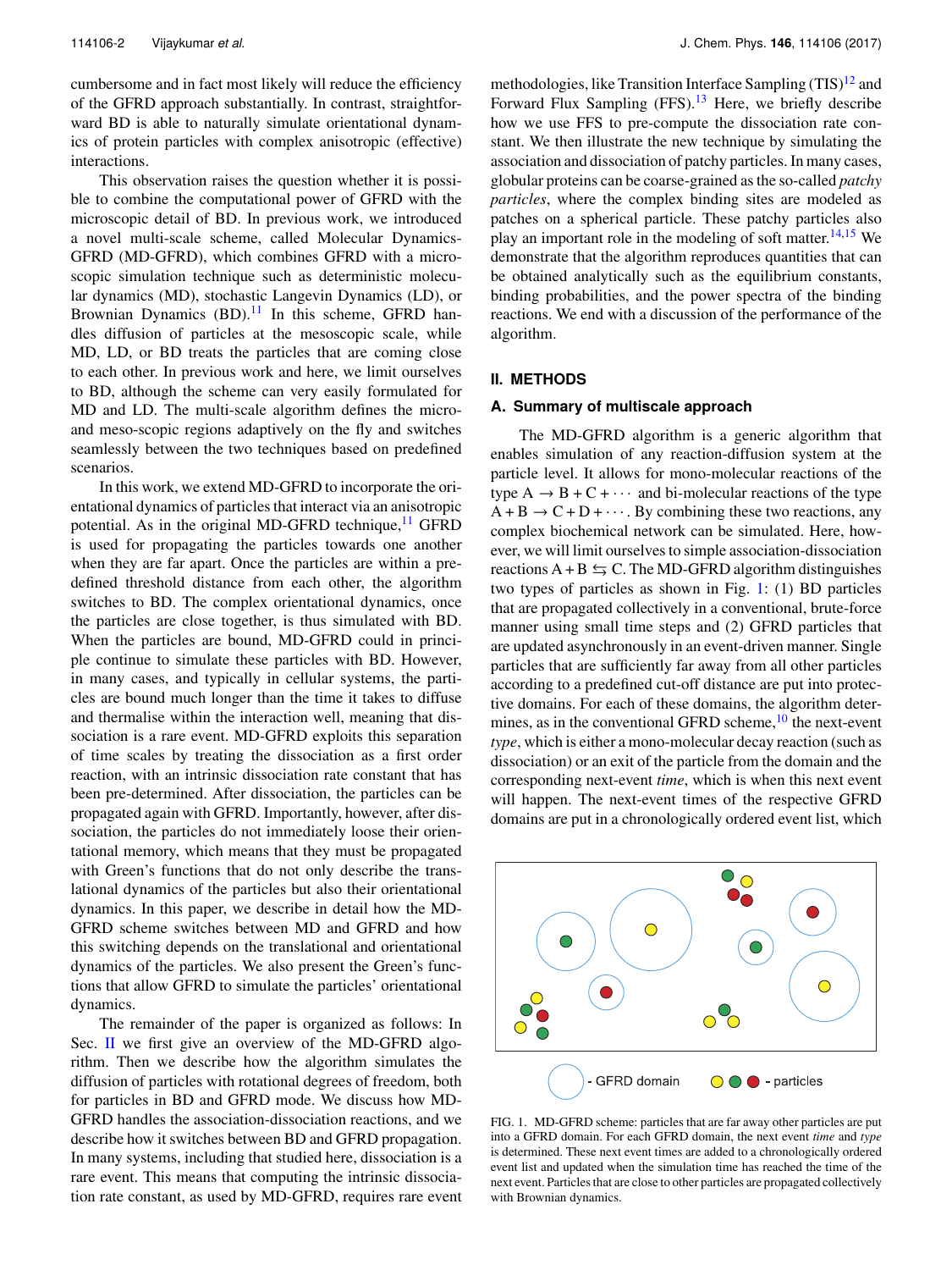is updated only when the simulation time has reached the time of the first next event. The event-driven nature of GFRD allows MD-GFRD to make large jumps in space and time when the domains are large. It is the origin of the high efficiency of the scheme.

The other particles are simulated explicitly with BD. This part of the algorithm takes into account the forces between the particles when they come within the interaction range of the potential from each other. The BD propagation also naturally simulates the association reaction  $A + B \rightarrow C$ : two particles A and B form the bound complex C when they enter the well of the interaction potential. The two monomers A and B in the dimer C could be propagated separately with BD, but it is more efficient to propagate them as a single particle C. The dissociation of C into A and B is then treated as a uni-molecular reaction event, which is added to the event list.

BD propagation is continued until one of the following events occurs: (i) the escape of a particle from a GFRD domain; (ii) the decay of a GFRD particle, e.g., the dissociation of C into A and B; (iii) a BD particle dissociates into its products, e.g., the dissociation of C into A and B; (iv) two BD particles A and B bind each other to form a dimer species C; (v) a BD particle comes too close to a GFRD domain so that the GFRD domain must be burst, which means that a position for the particle in that domain is generated at the current simulation time; and (vi) a BD particle moves sufficiently far away from all other BD particles and GFRD domains, so that it can be put into a GFRD domain. These six possible events are illustrated in Fig. [3.](#page-6-1) After the event has been executed, the system is updated accordingly; for newly formed GFRD domains, the next-event types and times are determined and inserted into the event list. The propagation of the BD particles is then resumed. The scheme becomes particularly powerful when most particles are in GFRD domains. A key objective is thus to keep the number of BD particles to a minimum.

The multiscale method that we pursue here involves particles interacting via anisotropic potentials. This requires an explicit BD integrator allowing rotational dynamics. Moreover, the GFRD part requires rotational Green's functions. In Secs. [II B](#page-3-0) and [II C](#page-4-0) we provide these ingredients, which constitute the most salient differences of the novel scheme with the previous isotropic MD-GFRD scheme.<sup>[11](#page-12-8)</sup> In Section [II E,](#page-5-0) we discuss in detail how the algorithm switches between GFRD and BD. Secs. [II D](#page-5-1) and [II F](#page-7-0) describe how MD-GFRD handles the dissociation events and how the dissociation rate constant, needed in MD-GFRD, can be computed efficiently. In Sec. [II G,](#page-7-1) we describe the specific interaction potential used to illustrate how orientations can be included in MD-GFRD.

#### <span id="page-3-0"></span>**B. Brownian dynamics of patchy particles**

Brownian dynamics is used to simulate the solute particles at the microscopic scales. In this algorithm, the position and the orientation of each solute particle in the BD regime are updated based on the total force and torque acting on the particle. The force and torque contain a deterministic component, which arises from the (solvent-mediated) interaction potential with the other solute particles and the frictional drag from the solvent, and a stochastic component, originating from the stochastic forces exerted by the solvent molecules. Although the interactions between particles are anisotropic, we model the particles as spheres of finite radius. We represent the rigid body orientation of the particles using a four component unit vector known as a quaternion,  $q = (q_0, q_1, q_2, q_3)$ . The quaternion is an efficient encoding of the rotation matrix, *A*, given by

$$
A = \begin{bmatrix} q_0^2 + {q_1}^2 - {q_2}^2 - {q_3}^2 & 2(q_1q_2 + q_0q_3) & 2(q_1q_3 - q_0q_2) \\ 2(q_1q_2 - q_0q_3) & q_0^2 - {q_1}^2 + {q_2}^2 - {q_3}^2 & 2(q_2q_3 + q_0q_1) \\ 2(q_1q_3 + q_0q_2) & 2(q_2q_3 - q_0q_1) & q_0^2 - {q_1}^2 - {q_2}^2 + {q_3}^2 \end{bmatrix},
$$

which relates vectors in the stationary lab frame,  $\hat{u}_s$ , to the vectors in the moving body frame,  $\hat{u}_b$  via

$$
\hat{u}_{\rm s} = A^T \hat{u}_{\rm b}.\tag{1}
$$

<span id="page-3-1"></span>

FIG. 2. Each particle may have one or more attractive regions on its surface, called "patches," that facilitate short ranged, highly directional attractive interactions.

For example, the vectors  $\hat{u}_b$  might point to the patches on the surface of the particle which are fixed in the body frame.

<span id="page-3-2"></span>Each particle has a center of mass and one or more sticky spots on its surface called "patches" (see Fig. [2\)](#page-3-1). The particles interact with each other both via a center of mass isotropic pair potential and via a short ranged isotropic patch-patch interaction. We describe the anisotropic model potential that we employ for illustrative purposes in detail in Sec. [II G.](#page-7-1) We note that the choice of potential is not limited to simple models. In principle any other anisotropic complex potential can be used, even an anisotropic protein-protein interaction derived from all atom MD simulations.

The particles are propagated with the first order Brownian dynamics integrator<sup>[16](#page-12-13)</sup> explained in Algorithm [1:](#page-4-1)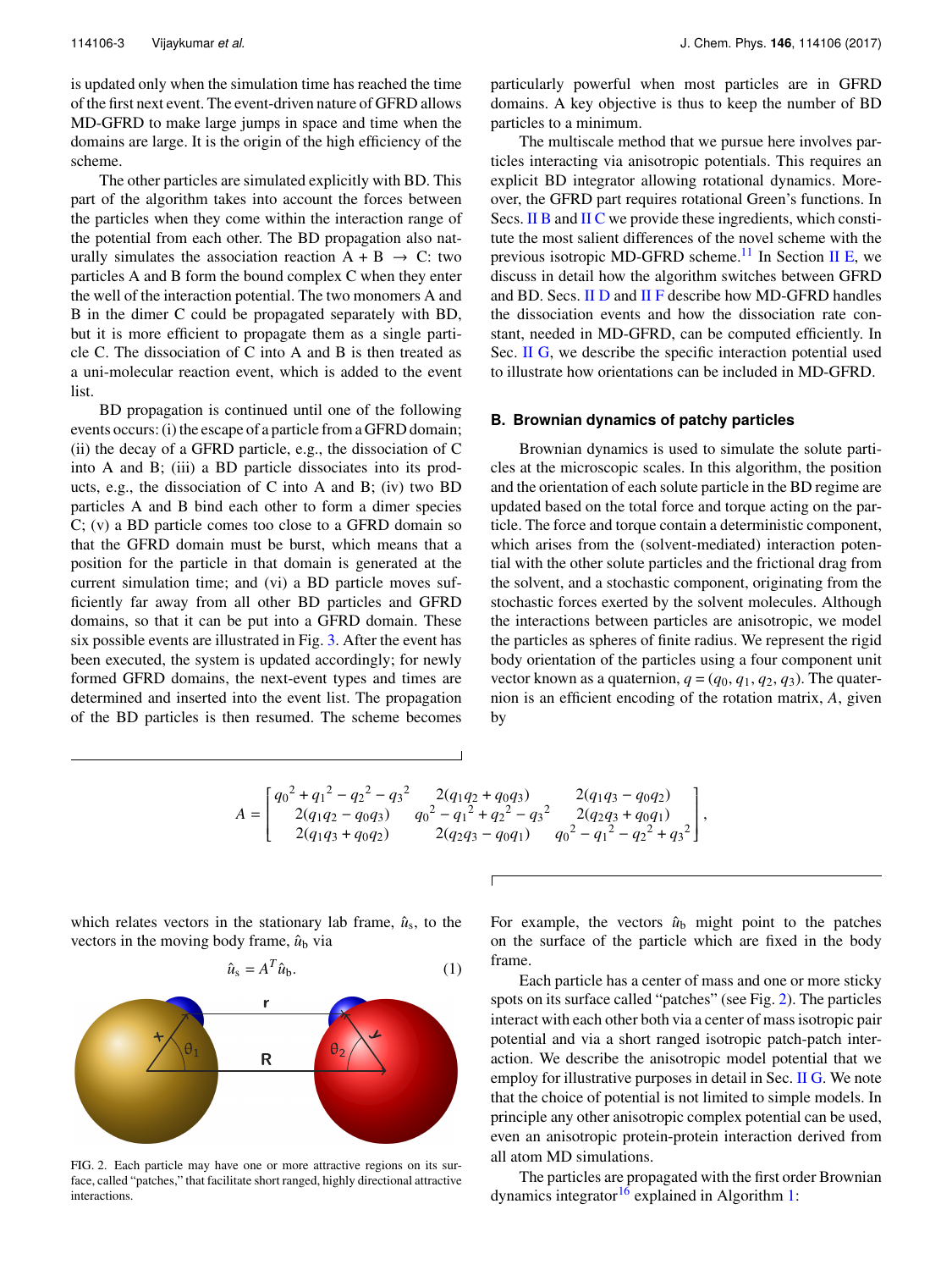<span id="page-4-1"></span>**Algorithm 1.** The Brownian dynamics integrator<sup>[16](#page-12-13)</sup> used in our multiscale scheme. We consider  $n$  particles in three dimensions with center of mass coordinates  $\mathbf{r} = (r^{1\top}, \dots, r^{n\top})^{\top} \in \mathbb{R}^{3n}$ ,  $r^{j} = (r_1^{j}, r_2^{j}, r_3^{j})^{\top} \in \mathbb{R}^{3}$ , and rotational coordinates in the quaternion representation  $\mathbf{q} = (q^{1\top}, \ldots, q^{n\top})^{\top}$ ,  $q^j = (q_0^j, q_1^j, q_2^j, q_3^j)^\top \in \mathbb{S}^3$ , such that  $|q^j| = 1$ . Particles are characterized by their mass *m*, the mass moment of inertia  $M = \frac{8}{15} m \sigma^2$ , and the translational end retational friction asset in the Lagrantical value translational and rotational friction coefficients,  $\gamma$  and  $\Gamma$ , respectively. These parameters can differ among species. Note that  $\gamma$  and  $\Gamma$  as defined in Ref. [16](#page-12-13) contain an implicit dependence on *m* and *M*, respectively. In the overdamped limit considered here, this dependence is cancelled by factors of *m* and *M* that always appear together with  $\gamma$  and  $\Gamma$ . Further more, *δt* is the time step used in the simulations,  $\beta = \frac{1}{k_BT}$ ,  $\xi_k$  and  $\eta_k^{j,l}$ are the independent and identically distributed (i.i.d.) Gaussian random variables.  $f$  is the total force and  $F$  is obtained from total torque, which follow from the interaction potential. Finally, we define three  $4 \times 4$  matrices 1

 $S_1$  =  $\overline{\phantom{a}}$  $\begin{array}{cccc} 0 & -1 & 0 & 0 \\ 1 & 0 & 0 & 0 \\ 0 & 0 & 0 & 1 \\ 0 & 0 & -1 & 0 \end{array}$   $, S_2 =$  $\overline{\phantom{0}}$ 0 0 −1 0<br>0 0 0 −1<br>1 0 0 0<br>0 1 0 0  $\frac{1}{\sqrt{2}}$  $, S_3 =$  $\overline{\phantom{0}}$ 0 0 0 −1<br>0 0 1 0<br>0 −1 0 0<br>1 0 0 0 ł I I .

The particle positions **R** and quaternions **Q** are updated as follows:

| $\mathbf{R}_0 = \mathbf{r}, \mathbf{Q}_0 = \mathbf{q},  q^j  = 1, j = 1, \dots, n,$                                                                            |
|----------------------------------------------------------------------------------------------------------------------------------------------------------------|
| $\mathbf{R}_{k+1} = \mathbf{R}_k + \frac{\delta t}{\gamma m} \mathbf{f}(\mathbf{R}_k, \mathbf{Q}_k) + \sqrt{\delta t} \sqrt{\frac{2}{\gamma \beta m}} \xi_k,$  |
| $Y_k^j = \frac{\delta t}{\Gamma M} \mathbb{F}_j(\mathbf{R}_k, \mathbf{Q}_k) + \sqrt{\delta t} \sqrt{\frac{2}{\Gamma \beta M}} \sum_{l=-1}^3 \eta_k^{j,l} S_l,$ |
| $Q_{k+1}^j = \exp(Y_k^j) Q_k^j$ .                                                                                                                              |

#### <span id="page-4-0"></span>**C. Green's functions for rotations**

GFRD handles the free diffusion of single particles. A freely moving particle will undergo rotational as well as translational diffusion. Although the interactions between particles are anisotropic, we model the particles as spheres of finite radius for the purpose of modeling diffusion. This assumption allows the decoupling of the rotational and translational diffusion of isolated particles, which is possible since in MD-GFRD the GFRD domains only contain single particles. The Green's functions for translational diffusion are given by the Green's functions for single particles inside single GFRD domains, detailed in previous work.<sup>[11](#page-12-8)</sup> These Green's functions determine (probabilistically) when the particles escape from their respective domains, or what their radial positions inside the domains become when the domains are burst. Although rotational motion does not influence the center-ofmass dynamics of a freely diffusing particle, and hence cannot cause escape from single domains, it is nonetheless important to reproduce the decorrelation of orientations for particles evolving under GFRD. For example, simply drawing orientations at random when a particle leaves a GFRD single domain will lead to unphysically rapid decorrelation of orientations when domains are short-lived and influence properties such as rebinding probability.

More specifically, on bursting or escape from a single domain, a new orientation  $\Omega$  is drawn using the Green's function  $G(\Omega, \Omega_0, t)$ , with  $\Omega_0$  being the initial orientation and *t* the time since domain formation. The Green's functions, expressed in terms of Euler angles  $\alpha$ ,  $\beta$ ,  $\gamma$ , can be found in the literature.<sup>[17–](#page-12-14)[19](#page-12-15)</sup> For particles with spherically symmetric diffusion tensors, the Green's function is

$$
G(\alpha, \beta, \gamma, \alpha_0, \beta_0, \gamma_0, t) = \sum_{L=0}^{\infty} \sum_{K,M=-L}^{L} \frac{2L+1}{8\pi^2} D_{K,M}^{(L)*}(\alpha_0, \beta_0, \gamma_0)
$$

$$
\times D_{K,M}^{(L)}(\alpha, \beta, \gamma) \exp(-D_r L(L+1)t),
$$
\n(2)

where  $D_r$  is the threefold degenerate eigenvalue of the diffusion tensor, given by  $D_r = k_B T/(8\pi \eta R^3)$  for a particle of radius  $R$  in a fluid of viscosity *n*. The quantities  $D^{(L)}(q, R, \chi)$ radius *R* in a fluid of viscosity *η*. The quantities  $D_{K,l}^{(L)}$  $\chi_{K,M}^{(L)}(\alpha,\beta,\gamma)$ and its complex conjugate  $D_{K\ M}^{(L)*}$ and its complex conjugate  $D_{K,M}^{(L)*}(\alpha, \beta, \gamma)$  are elements of the Wigner rotation matrices<sup>[17–](#page-12-14)[19](#page-12-15)</sup>

<span id="page-4-2"></span>
$$
D_{K,M}^{(L)}(\alpha,\beta,\gamma) = \exp(-iK\alpha) d_{K,M}^{(L)}(\beta) \exp(-iL\gamma), \qquad (3)
$$

with

$$
d_{K,M}^{(L)}(\beta) = ((L+K)!(L-K)!(L+M)!(L-M)!)^{1/2} \sum_{S=\max(0,M-K)}^{\min(L+M,L-K)} \left(\frac{(-1)^{K-M+S} \cdot [\cos(\beta/2)]^{2L+M-K-2S}[\sin(\beta/2)]^{K-M+2S}}{(L+M-S)!\Sigma(K-M+S)!(L-K-S)!}\right). \tag{4}
$$

For the purposes of clarity, we emphasize that the Euler angles used here should be understood in the following way. If a body frame *B* has an orientation  $\Omega = (\alpha, \beta, \gamma)$  with respect to some reference frame *F*, then *B* can be obtained from *F* by the following:

- 1. Rotating *F* around  $F_z$  by  $\gamma$  to give *F'*.<br>2. Rotating *F'* around *F* by *B* to give *F'*.
- 2. Rotating *F'* around  $F_y$  by  $\beta$  to give *F''*.
- 3. Rotating  $F''$  around  $\hat{F}_z$  by  $\alpha$  to give *B*.

Moreover, note that the Green's functions are defined without the Jacobian, so that  $(\alpha, \beta, \gamma)$  should be drawn from the distribution  $\sin(\beta)G(\alpha, \beta, \gamma, \alpha_0, \beta_0, \gamma_0, t)$ .

Drawing directly from such a distribution is non-trivial. However, rejection sampling can be used if the maximum of  $\sin(\beta)G(\alpha, \beta, \gamma, \alpha_0, \beta_0, \gamma_0, t)$  is known. Physically, the most likely orientation is always aligned with the initial direction, which suggests a rejection scheme in which a trial orientation  $(\alpha, \beta, \gamma)$  is drawn uniformly from  $([0, 2\pi], [0, \pi], [0, 2\pi])$ , and accepted with a probability

$$
\frac{\sin(\beta)G(\alpha,\beta,\gamma,\alpha_0,\beta_0,\gamma_0,t)}{\sin(\beta_0)G(\alpha_0,\beta_0,\gamma_0,\alpha_0,\beta_0,\gamma_0,t)},
$$

with Euler angles defined with respect to the lab frame. Unfortunately, the angular Jacobian implies that  $\sin(\beta)G(\alpha, \beta, \gamma, \alpha_0, \beta_0, \gamma_0, t)$  is not in general maximized by  $(\alpha = \alpha_0, \beta = \beta_0, \gamma = \gamma_0)$ , violating a requirement of rejection sampling. It is true, however, that  $\sin(\beta)G(\alpha, \beta, \gamma, \alpha_0, \beta_0, \gamma_0, t)$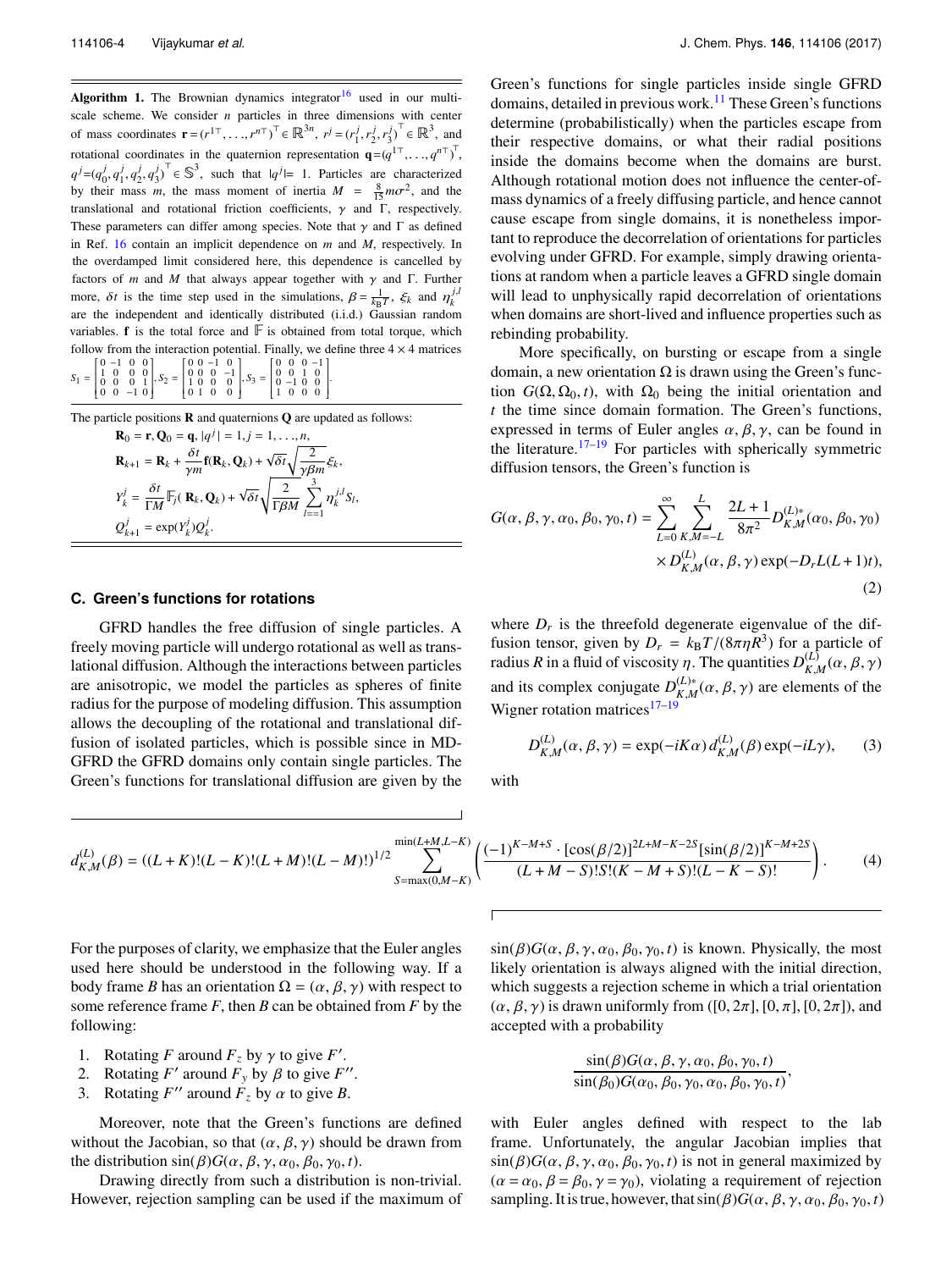is maximized by  $(\alpha = \alpha_0, \beta = \beta_0, \gamma = \gamma_0)$  if  $\beta_0 = \pi/2$ ,  $\alpha_0 = 0$ ,  $\gamma_0 = 0$ . We therefore define a new reference frame  $F_{temp}$ for each calculation such that the particle initially has orientation  $\Omega_0 = (0, \pi/2, 0)$  with respect to  $F_{temp}$ . Using rejection sampling, we can then obtain a new orientation  $\Omega = (\alpha, \beta, \gamma)$ with respect to  $F_{temp}$ . The particle orientation is updated by first rotating the particle by  $-\pi/2$  about the *z*-axis of the original particle frame to obtain a particle aligned with  $F_{temp}$  and then performing rotations ( $\alpha$ ,  $\beta$ ,  $\gamma$ ) about the axes of  $F_{temp}$  as outlined above.

Even with rejection sampling, drawing from the distribution can be computationally challenging due to the costs of evaluating Green's functions. Eq. [\(2\)](#page-4-2) has an infinite sum that must be truncated; we perform truncation when new contributions are smaller than the current value by a factor of  $10^8$ . To reduce the cost of the summations, we find it helpful to tabulate factorials. We also note that terms in Eq.  $(2)$  can be combined in complex conjugate pairs to eliminate imaginary numbers during the calculation.

Accurate evaluation of the Green's function is most challenging when  $D_r t < 1$ , when  $G(\alpha, \beta, \gamma, \alpha_0, \beta_0, \gamma_0, t)$  is<br>sharply peaked and many terms are peeded. For small sharply peaked and many terms are needed. For small  $D<sub>r</sub> t$ , we use early rejection, discarding a large fraction of draws of  $(\alpha, \beta, \gamma)$  if  $(\alpha, \beta - \beta_0, \gamma)$  is large without evaluating  $G(\alpha, \beta, \gamma, \alpha_0, \beta_0, \gamma_0, t)$ , and compensating for this bias at the acceptance stage. Finally, for values of  $D_r t < 0.05$ , we use the approximate approach of rotating about a random axis use the approximate approach of rotating about a random axis through an angle  $\phi = \sqrt{\phi_x^2 + \phi_y^2 + \phi_z^2}$ , where  $\phi_i$  are i.i.d. ran-<br>dom variables drawn from a Coussian of mean 0 and variance dom variables drawn from a Gaussian of mean 0 and variance  $2D_{r}t^{20}$  $2D_{r}t^{20}$  $2D_{r}t^{20}$ 

#### <span id="page-5-1"></span>**D. Handling the dissociation/association reaction in MD-GFRD**

While particles that are sufficiently far away from each other can be propagated with GFRD, particles that are within a pre-defined cutoff distance from each other will be propagated with MD, or, as we restrict ourselves to here, BD. As described in more detail in Sec. [II E,](#page-5-0) this cut-off distance is beyond the range of the interaction potential, *rc*. Indeed, the association between two particles, which is driven by their inter-molecular attraction forces, is thus simulated explicitly with BD. Also the dissociation reaction could in principle be simulated with BD: we could explicitly simulate the bound monomers in the dimer A-B, until they dissociate again into A and B. However, the bound state is typically very stable: the time the particles spend inside the potential well is typically much longer than the time it takes for the particles to loose their orientation and thermalise inside the well. Simulating these particles explicitly means that much CPU time would be wasted on propagating them while they simply rattle around each other inside the potential well. In MD-GFRD, we therefore exploit that dissociation is a rare event: when two BD particles meet a predefined criterion signifying that they are deep inside the interaction well, the two "reactants" A and B are replaced by species C. In turn, the dissociation of C into A and B is treated as a first-order reaction  $C \rightarrow A + B$  with a dissociation rate constant  $k_d$ .

More specifically, when two BD particles come within a distance such that their interaction energy *E* drops below some predefined threshold *E*bind, then the particles A and B are replaced by a single particle of species C, with a position that is given by the center-of-mass of the reactants A and B. If space permits, the C particle is directly put into a GFRD domain, which significantly speeds up the simulation. If there is no space to construct a protective domain, the C particle is propagated with BD. The C particle then diffuses, either explicitly with BD or implicitly with GFRD, until it dissociates again into the monomers A and B at a later time  $\tau_d$ . Since the interaction well is deep,  $\tau_d$  will be exponentially distributed

$$
q_{\rm d}(t) = k_{\rm d}e^{-k_{\rm d}t}.\tag{5}
$$

Knowing the dissociation rate constant  $k_d$ , the time  $\tau_d$  can thus be sampled from

$$
\tau_{\rm d} = -k_{\rm d} \ln(\mathcal{R}_{\rm d}),\tag{6}
$$

where  $\mathcal{R}_d \in [0, 1]$  is a uniformly distributed random number.

The intrinsic dissociation rate constant  $k_d$  could in principle be inferred from experiments. However, an approach that is consistent with a brute-force simulation of the same model is to obtain  $k_d$  from a simulation that is performed prior to the MD-GFRD simulation of interest. This pre-simulation can then also be used to generate the distributions of the positions and orientations of A and B at the moment of dissociation. In theMD-GFRD simulation, the positions and orientations of the particles at the moment of dissociation can then be sampled from these distributions, respectively.

In our previous study on isotropic potentials, we determined  $k_d$  by performing a brute force BD simulation of two particles prior to the MD-GFRD simulations.<sup>[11](#page-12-8)</sup> However, the particles in our model interact via an anisotropic interaction potential. This anisotropic interaction is mediated via patches on the surfaces of the particles, see Fig. [2.](#page-3-1) The range of the patch-mediated interaction must be short, in order to provide a strong anisotropy in the interaction. The short range, however, means that the well of the patch-mediated potential must be deep in order to induce significant binding: the depth of the well, ∼25*k*<sub>B</sub>*T*, is much larger than that of isotropic particles, ∼5*k*B*T*. The deep well makes it very hard to obtain good statistics in determining the distribution of dissociation times via brute force simulations. However, it is possible to efficiently compute the dissociation rate with rare event techniques such as Transition Interface Sampling<sup>[12](#page-12-9)</sup> or Forward Flux Sampling  $(FFS).<sup>13</sup>$  $(FFS).<sup>13</sup>$  $(FFS).<sup>13</sup>$  Here we use the latter technique, which we describe in Section [II F.](#page-7-0)

# <span id="page-5-0"></span>**E. Coupling BD and GFRD**

Now that we have described howMD-GFRD simulates the association and dissociation of two particles A and B, we will discuss how the algorithm switches between BD and GFRD when simulating many particles. At any one point in time, the simulation consists of a set of isolated particles inside GFRD domains that each has a radius of at least  $d_{\text{min}}$  and a set of particles that are propagated with BD and interact with each other via a pair potential that has an interaction range  $r_c$ . There is also a chronologically ordered next-event list that contains the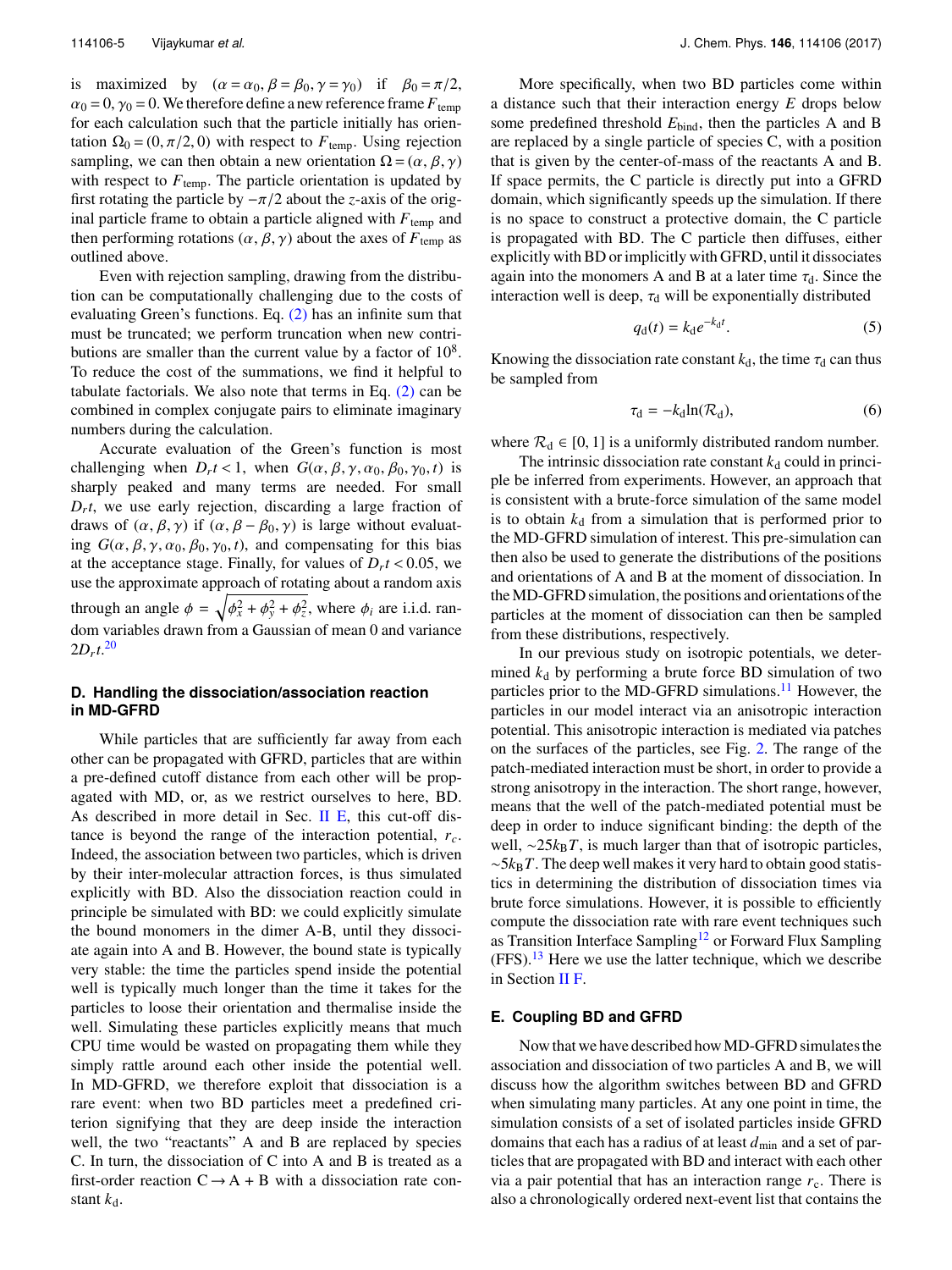times at which the GFRD particles escape from their respective domains, and the times at which the respective particles dissociate, be they in GFRD or BD mode. The particles that are not inside GFRD domains are propagated with brute-force BD until the first next-event happens. This event can be an event from the next-event list, but it can also be the formation of a GFRD domain or the bursting of a GFRD domain when a BD particle comes too close it. After the event has been executed, BD propagation is resumed.

Specifically, before each step of BD propagation, the algorithm checks for the following events, as illustrated in Fig. [3.](#page-6-1)

#### *1. Escape from a GFRD domain*

When the next event in the list is a particle that escapes from a single domain that particle is put at a random center of mass position on the surface of the domain, with an orientation sampled from Eq. [\(2\).](#page-4-2) The domain is removed and the particle is put in BD mode. This event is shown in Fig. [3 I.](#page-6-1) Note that at the next BD time step, the algorithm will check whether the particle can be put into a protective GFRD domain again (see Sec. II E  $6$ ).

#### <span id="page-6-0"></span>*2. Dissociation inside a GFRD domain*

<span id="page-6-1"></span>When the next event is a particle C inside a GFRD domain decaying into its products at time *t*, the domain is burst and a

new radial position *r* for the reactant is generated according to the normalized translational Green's function  $p(r,t,1r_0,t_0)/S$ new radial position *r* for the reactant is generated according<br>to the normalized translational Green's function  $p(r,t,lr_0,t_0)/S$ <br> $(t - t_0|r_0)$ , where  $r_0$  is the original position of the particle, which is the center of the domain constructed at time  $t_0$ , and  $S$ to the normalized translational Green's function  $p(r,t,lr_0,t_0)/S$ <br>( $t - t_0|r_0$ ), where  $r_0$  is the original position of the particle,<br>which is the center of the domain constructed at time  $t_0$ , and S<br>( $t - t_0|r_0$ ) is the by its products, whose configuration is chosen at random from the ensemble of configurations recorded at the moment of dissociation, obtained in the FFS pre-simulation. This event is shown in Fig. [3 II.](#page-6-1)

### *3. Dissociation of a BD particle*

When the next event is the dissociation of a BD particle, the particle is replaced by its products, whose configurations are chosen at random from the ensemble of configurations recorded at the moment of dissociation in the FFS pre-simulation. This event is shown in Fig. [3 III.](#page-6-1)

# *4. Association of BD particles*

When the pair potential energy between two particles becomes smaller than a threshold energy, here taken to be  $E_{bind} = -10k_B T$ , the two particles are defined to be in the bound state. The two particles are replaced by a single BD particle at their center of mass. This event is shown in Fig. [3 IV.](#page-6-1) Note that at the next BD step, the algorithm will check whether the particle can be put into a GFRD domain, as described under Sec. [II E 6.](#page-7-2)



FIG. 3. At each BD time step, the algorithm checks whether BD should be interrupted. The BD propagation is halted when the time of the first next event occurs before the global simulation time at the end of the time step. These next events can be any of the following: I. A particle escapes from a GFRD domain; the position of the particle is updated to a randomly chosen point on the surface of the domain and the domain is removed. II. A particle dissociates inside a GFRD domain; the domain bursts and the particle is updated to a position and orientation sampled using Green's functions and is then replaced by its product particles. III. A BD particle dissociates; it is replaced by its product particles. IV. The binding energy of two BD particles is below the binding threshold; the particles enter the bound particle and are replaced by a single product particle. V. The distance from a BD particle to a domain is smaller than  $d_{min} + r_c$ ; the neighboring domain is burst and the position and orientation of the particle in this do the position and orientation of the particle in this domain are updated. This particle may in turn burst another domain and this happens recursively until there is no BD particle within a distance  $d_{\text{min}} + r_c$  from any other domain. VI. a. The distance between a BD particle and its nearest neighbor is larger than  $d_{\text{min}} + r_c$  in case the nearest neighbor is a GFRD domain; a domain o is larger than  $2d_{\text{min}} + r_c$  in case the nearest neighbor is a BD particle; a domain of radius  $0.5(r - r_c)$  is built on the BD particle of interest. The inset shows the procedure for determining the nearest neighbor, which is the GFRD domain or the BD particle with the closest interaction horizon to the (central green) particle of interest: for BD particles, the relevant distance is the distance minus the sum of the minimum domain radius  $d_{\text{min}}$  and the potential interaction range  $r_c$ , while for a GFRD domain, the relevant distance is the distance to the surface of that domain minus  $r_c$ . In the example configuration, the blue particle is the nearest neighbor.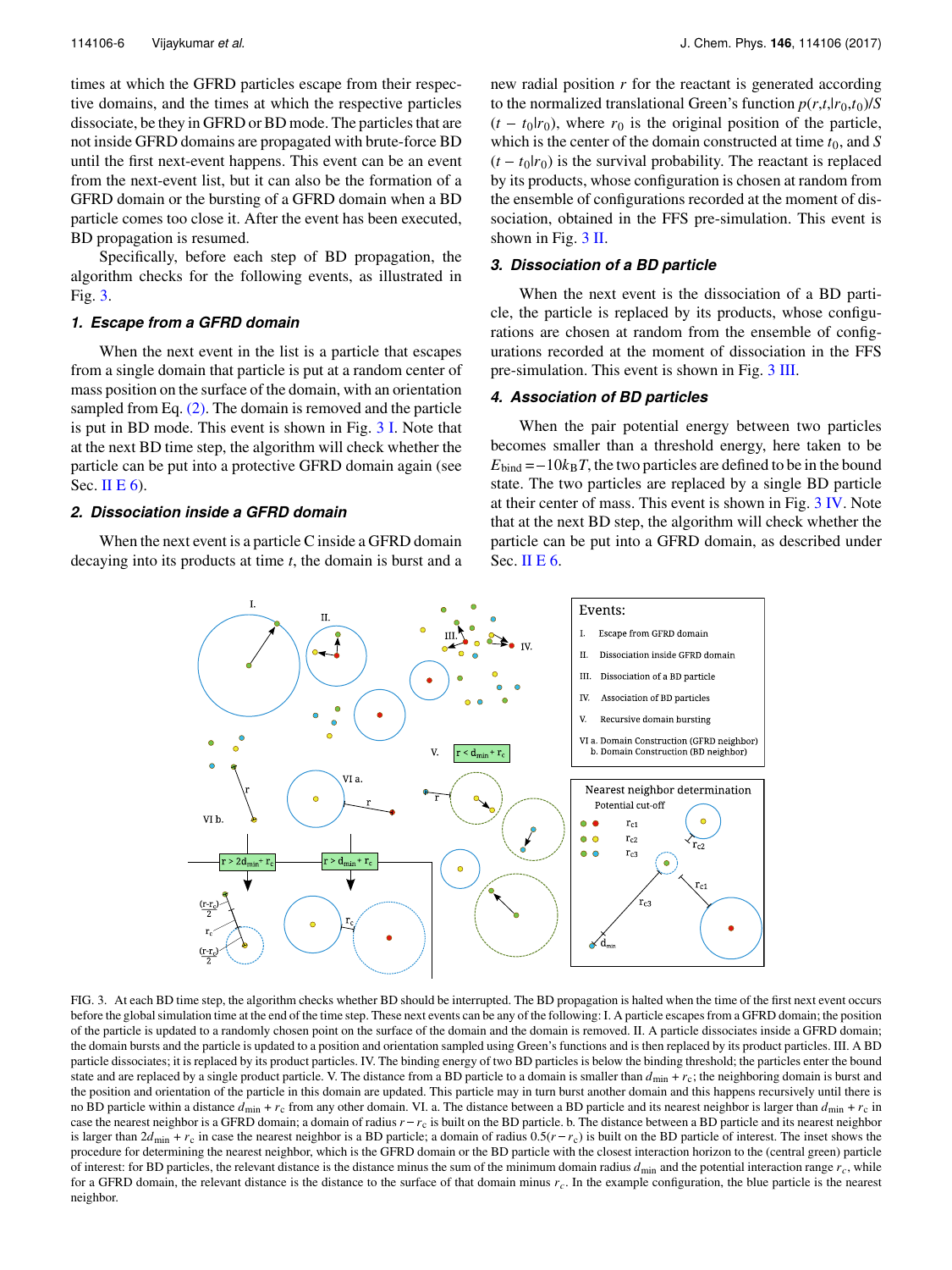### *5. Recursive domain bursting*

When a BD particle comes at time *t* within a distance of  $d_{\text{min}} + r_c$  from the surface of a GFRD domain, the domain is burst and a radial position *r* of the particle inside that domain is drawn from the normalized translational Green's function  $p(r,t|r_0,t_0)/S(t-t_0|r_0)$ , where  $t_$ burst and a radial position *r* of the particle inside that domain is drawn from the normalized translational Green's function  $p(r, t|r_0, t_0)/S(t - t_0|r_0)$ , where  $t_0$  is the time and  $r_0$  the position of the center of the domain when it was constructed, and  $S(t - t_0|r_0)$  the survival proba tion of the center of the domain when it was constructed, and particles is sampled from Eq. [\(2\).](#page-4-2) If this particle, after updating its position, comes within a distance of  $d_{\text{min}} + r_c$ from another domain that domain is also burst. This may lead to a cascade of domain bursting, which ceases when no BD particle is within a distance of  $d_{\text{min}} + r_c$  from any GFRD domain. This event is shown in Fig. [3 V.](#page-6-1) Note that domains are always at least  $r_c$  apart from each other.

#### <span id="page-7-2"></span>*6. Domain Construction*

For each BD particle, the algorithm determines the nearest neighbor, which is either another BD particle or a GFRD domain. The procedure to determine the nearest-neighbor distance depends on whether the neighbor is a BD particle or a GFRD domain, as shown in the inset of Fig. [3.](#page-6-1) A BD particle is put into a GFRD domain when the distance *r* between the particle and its nearest neighbor<br>
(a) is larger than  $d_{\text{min}} + r_c$  in case the nearest neighbor is<br>
a GFRD domain. A domain of radius  $(r - r_c)$  is built particle and its nearest neighbor

- (a) is larger than  $d_{\text{min}} + r_c$  in case the nearest neighbor is around the particle of interest. This event is shown in Fig. 3 VI a.<br>is larger than  $2d_{\text{min}} + r_c$  in case the nearest neighbor<br>is a BD particle. A domain of radius  $0.5(r - r_c)$  is built Fig. [3 VI a.](#page-6-1)
- (b) is larger than  $2d_{\text{min}} + r_c$  in case the nearest neighbor around the particle of interest. This allows enough space to build a domain with a radius of at least  $d_{\min}$  around the neighbor, thus preventing the neighbor from prematurely bursting the newly built domain. This event is shown in Fig. [3 VI b.](#page-6-1)

For the newly constructed domain, the tentative next-event times for the respective tentative event types (e.g., dissociation and escape) are determined, and the event type with the smallest tentative next-event time is added to the event list. To achieve maximum efficiency, the minimal domain size  $d_{\min}$ should be as small as is practical.

# <span id="page-7-0"></span>**F. Computing the dissociation rate with forward flux sampling**

The Forward Flux Sampling (FFS) algorithm enables efficient evaluation of rare event kinetics. FFS uses a series of interfaces between the reactant and the product states to construct the transition path ensemble and calculate the corresponding transition rate. Each interface is defined by an order parameter  $\lambda$ : the reactant state is defined by  $\lambda < \lambda_{-1}$ and the product state by  $\lambda > \lambda_n$ . The remaining interfaces are defined by intermediate values of  $\lambda$ : ( $\lambda_0$ ..., $\lambda_{n-1}$ ). The FFS technique requires that  $\lambda_{i+1} > \lambda_i$  for all *i*, and all the trajectories from reactant to product state pass through each interface in succession as shown in Fig. [4.](#page-7-3) Trajectories starting in the reactant state and reaching product state are rare,

<span id="page-7-3"></span>

FIG. 4. An illustration of the FFS method. An ensemble of transition paths is generated by starting trial runs from randomly picked configurations on interfaces, which are the end points of previous successful trial runs.

but trajectories starting at an interface and crossing the next interface are more common. This is the central idea used in  $FFS.<sup>13</sup>$  $FFS.<sup>13</sup>$  $FFS.<sup>13</sup>$ 

Here we use the "direct" FFS variant, DFFS, to compute the dissociation rate. $2<sup>1</sup>$  In this process, the reactant state is the bound A,B dimer, and the product state corresponds to the dissociated dimer. For the purpose of simulating dissociation, we take an order parameter to determine the interfaces based on a combination of the energy of interaction and the inter-particle distance. The reactant bound state interface  $\lambda_{-1}$  is defined by a potential energy *E*bind, while the product state is defined by zero potential energy in addition to an inter-particle distance larger than the cutoff *rc*.

In the first step of FFS, a brute-force BD simulation is performed to compute the flux  $\phi$  of crossing the interface  $\lambda_0$ while coming from the bound state. This brute-force simulation generates an ensemble of configurations at  $\lambda_0$ . In the next step, a trajectory is fired from a randomly chosen configuration from this ensemble; this trajectory is then propagated until it either hits the next interface  $\lambda_1$  or returns to the reactant state (i.e., recrosses  $\lambda_{-1}$ ). This procedure is repeated until a sufficiently large number of configurations at the next interface  $\lambda_1$  is generated. The fraction of trajectories that makes it from  $\lambda_0$  to  $\lambda_1$  yields the conditional probability  $P(\lambda_1|\lambda_0)$  that a trajectory that comes from the bound state and crosses  $\lambda_0$  for the first time will subsequently reach  $\lambda_1$  instead of returning to the bound state. This whole procedure is then repeated for all subsequent interfaces until the final interface  $\lambda_n$  is reached, signifying the fully dissociated pair. Under the assumption of rare event kinetics, the intrinsic dissociation rate  $k_d$  is then given  $bv^{12,13}$  $bv^{12,13}$  $bv^{12,13}$  $bv^{12,13}$ 

<span id="page-7-4"></span>
$$
k_{\mathbf{d}} = \phi \prod_{i=0}^{n-1} P(\lambda_{i+1} | \lambda_i).
$$
 (7)

### <span id="page-7-1"></span>**G. Illustrative anisotropic inter-particle potential**

In this section, we describe the interaction potential for the specific patchy-particle system. We reiterate that our multi-scale scheme is independent of the choice of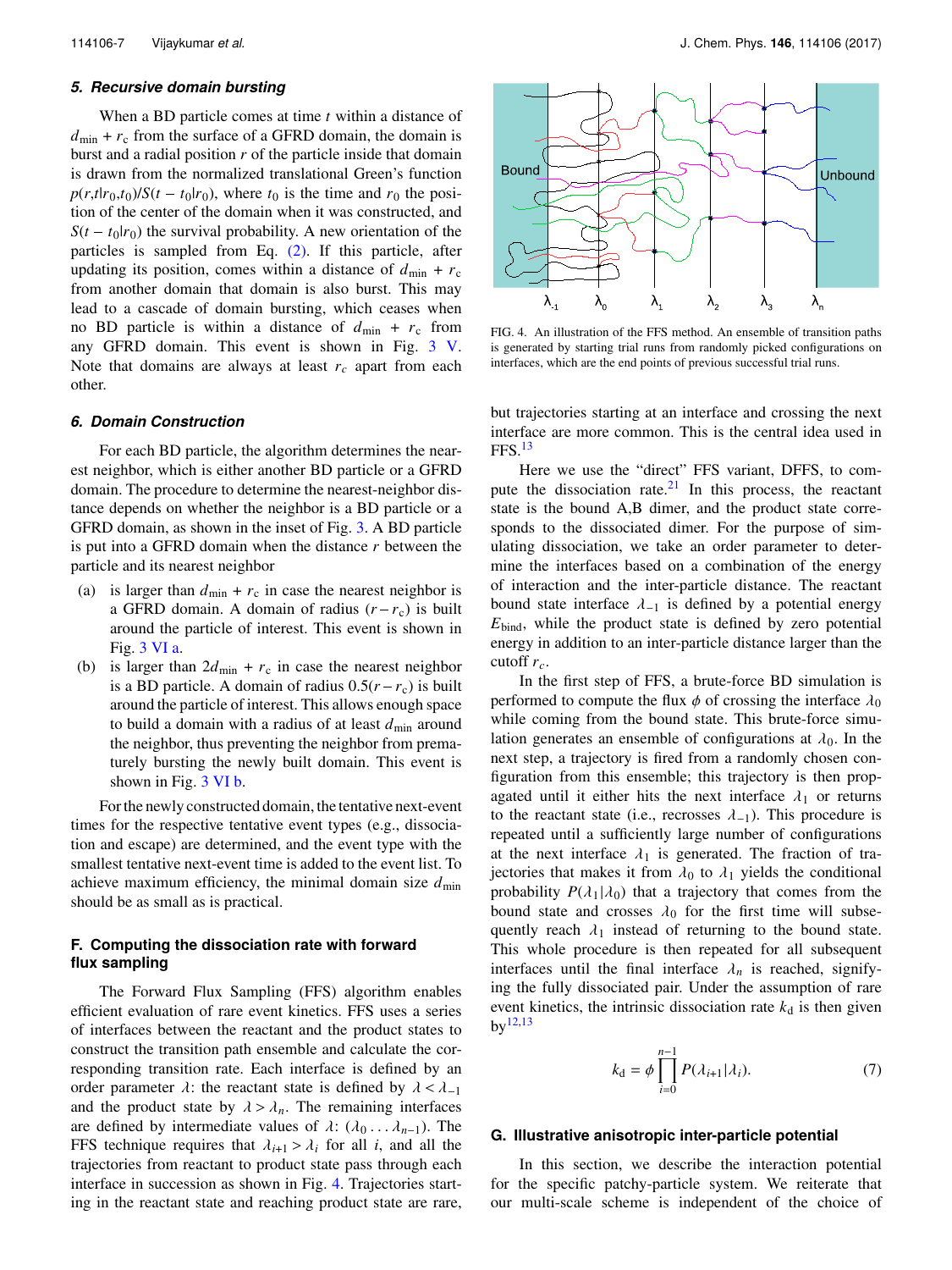potential and can in principle be applied with arbitrarily complex potentials.

For convenience, we split our inter-particle potentials into three parts. Every pair of particles experiences a repulsive potential  $U_{\text{rep}}(R)$  and an isotropic attractive potential  $U_{\text{isoAtt}}(R)$  based on the distance *R* between the centers of mass. Additionally, each pair of complementary patches interacts through an attractive potential  $U_{\text{att}}(r)$  based on the distance *r* between complementary patches (see Fig. [2\)](#page-3-1). For a pair of particles with a single pair of complementary patches,

$$
U(R,r) = U_{\text{rep}}(R) + U_{\text{isoAtt}}(R) + U_{\text{att}}(r). \tag{8}
$$

Mediating the attractive interactions through surface-based patches naturally captures short-range contact interactions. 

It is common to use 12-6 Lennard-Jones or related potentials in biomolecular modeling. Although the  $r^{-6}$  dependence is required for van der Waals interactions between atoms and even between larger entities, in general there is no fundamental reason to choose this functional form in case of complex effective interactions between biomolecules, e.g., hydrophobic interactions. In preliminary simulations, we observed that using Lennard-Jones potentials leads to numerical difficulties, forcing the use of extremely small time steps. The underlying reason is that Lennard-Jones potentials have a large curvature close to the minimum of the bound state, a situation for which the Brownian integrator is poorly suited. This effect is exacerbated by the use of short-ranged anisotropic attractions between particles, which reduces the entropy of the bound state and must be compensated for by stronger attractive potentials, in order to model realistic equilibrium binding constants. Stronger attractive potentials lead to larger second derivatives of the potential. Moreover, requiring potentials to be short-ranged and orientation-specific implies variation over short length and angular scales, again increasing the second derivatives of the potential.

Instead of using a Lennard-Jones type potential, we therefore illustrate our method using piece-wise quadratic poten-tials similar to those employed elsewhere.<sup>[22](#page-12-18)</sup> These potentials give us more control over the shape, and allow for easier integration with potentials that are short-ranged and highly orientation-specific. We stress that using an alternative potential that is more challenging for the integrator would not remove the advantages of the multi-scale scheme.

<span id="page-8-0"></span>

<span id="page-8-2"></span>FIG. 5. Inter-particle interactions. Total interaction potential  $U_{\text{rep}}(R)$ plementary patches, and the total interaction potential  $U_{\text{rep}}(R) + U_{\text{isoAtt}}(R)$  $+ U_{\text{att}}(R + 2d_{\text{match}})$  when the complementary patches are completely misaligned. The existence of patches introduces an attractive bound state with the particles in close contact.

 $U_{\text{rep}}(R)$ ,  $U_{\text{isoAtt}}(R)$ , and  $U_{\text{att}}(r)$  have the form

$$
U_i(x) = \begin{cases} \epsilon_i (1 - a_i \left(\frac{x}{\sigma}\right)^2) & \text{if } x < x_i^\star, \\ \epsilon_i b_i \left(\frac{x_i^c}{\sigma} - \frac{x}{\sigma}\right)^2 & \text{if } x_i^\star < x < x_i^c, \\ 0 & \text{otherwise,} \end{cases} \tag{9}
$$

with  $i = \text{rep}$ , isoAtt, att, respectively. The overall strength  $\epsilon_i$ , the length scale  $\sigma$  (i.e., the particle diameter), the stiffness the length scale  $\sigma$  (i.e., the particle diameter), the stiffness  $a_i$ , and the parameter  $x_i^*$ , which combined with  $a_i$  determines the range of the potential, are free parameters. Cut-offs  $x_i^c$ and smoothing parameters  $b_i$  are fixed by requiring continuity and differentiability at  $x_i^*$ . For our illustrative purposes, we take the following parameters:  $\epsilon_{\text{rep}} = 100k_{\text{BT}}$ ,  $a_{\text{rep}} = 1$ , and  $R_{\text{rep}}^* = 0.85\sigma$ , implying  $b_{\text{rep}} = 2.6036$  and  $R_{\text{rep}}^e = 1.1764\sigma$ ;<br> $\epsilon_{\text{rep}} = 20k_B T_{\text{eff}} a_{\text{rep}} = 20$  and  $r^* = 0.1\sigma$ , implying  $b_{\text{rep}} = 5$  and  $\epsilon_{\text{att}} = 20k_{\text{B}}T$ ,  $a_{\text{att}} = 20$ , and  $r_{\text{att}}^* = 0.1\sigma$ , implying  $b_{\text{att}} = 5$  and  $r^c = 0.5\sigma$ ; and  $\epsilon_{\text{att}} = 10k_{\text{max}}$ ,  $a_{\text{att}} = 1$  and  $R^* = 0.85\sigma$ .  $r_{\text{at}}^c = 0.5\sigma$ ; and  $\epsilon_{\text{isoAtt}} = 10k_{\text{BT}}$ ,  $a_{\text{isoAtt}} = 1$ , and  $R_{\text{isoAtt}}^* = 0.85\sigma$ ,<br>implying  $b = 2.6036$  and  $R_c^c = 1.1764\sigma$ . implying  $b_{\text{rep}} = 2.6036$  and  $R_{\text{rep}}^c = 1.1764\sigma$ .<br>In Fig. 5, we plot the resulting total in

In Fig. [5,](#page-8-0) we plot the resulting total inter-particle potential as a function of distance  $R$  when the two complementary patches are aligned to face each other so that  $r = R - \sigma$ . A narrow attractive well corresponding to the two particles being in close contact is evident. For comparison, we also show

<span id="page-8-1"></span>

FIG. 6. Total potential  $U_{\text{rep}}(R)$  $+ U_{\text{isoAtt}}(R) + U_{\text{att}}(r)$  for two particles with complementary patches. (a) Potential as a function of the distance between centres of mass *R* and alignment of patches with inter-particle vector,  $\theta_1$ and  $\theta_2$  (see definition in Fig. [2\)](#page-3-1), given  $\theta_1 = \theta_2$ . (b) Potential as a function of  $\theta_1$ ,  $\theta_2$  given  $R = 1.1\sigma$ . Note the relatively narrow range of orientations over which strong bonding occurs.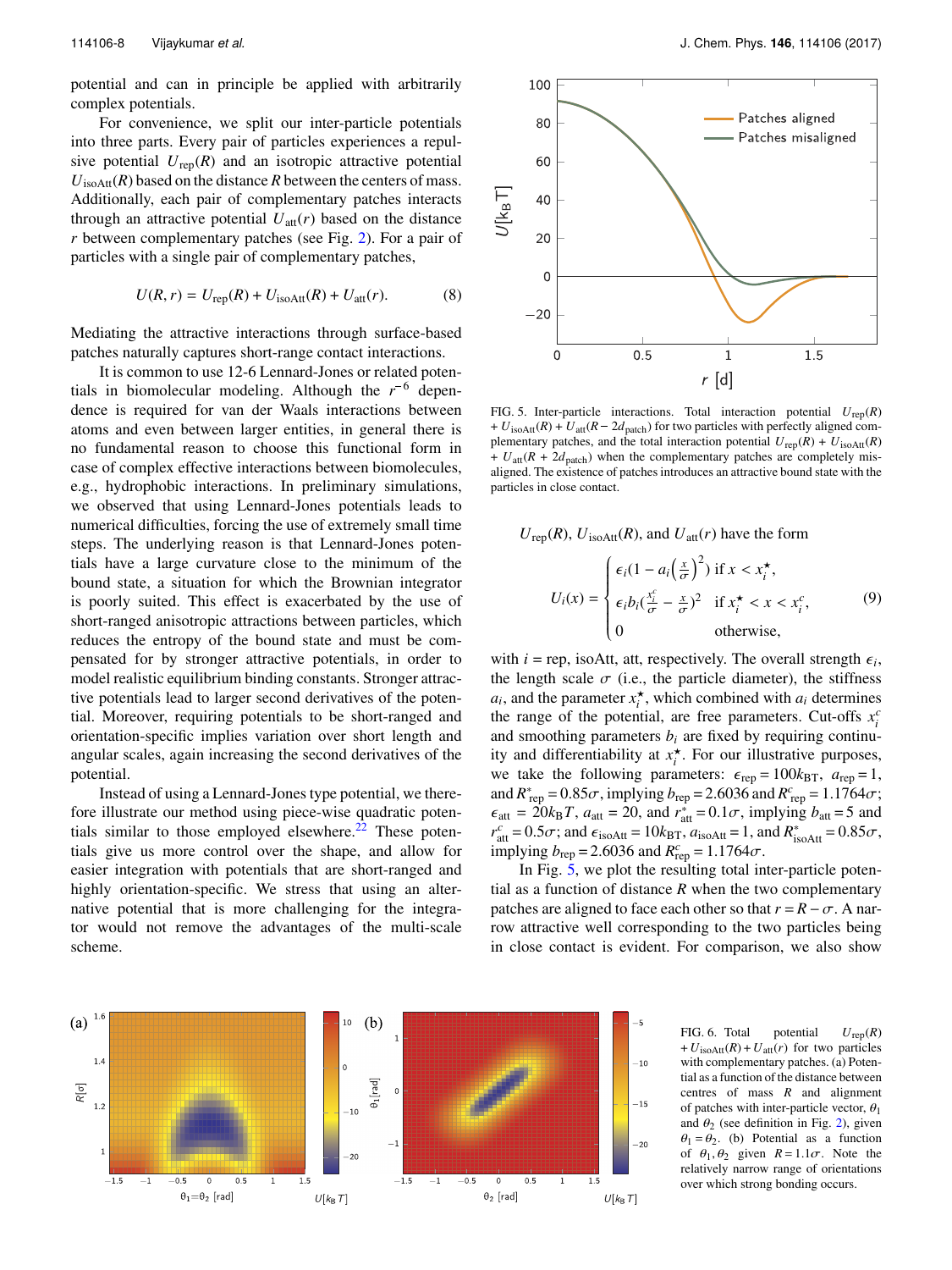the total inter-particle potential as a function of *R* when the two complementary patches are misaligned to face opposite each other so that  $r = R + \sigma$ . In this case, the patches do not contribute to the interaction; the non-specific, isotropic part of the potential, however, still gives rise to a weak attraction. In Fig. [6,](#page-8-1) we demonstrate the orientational dependence of the attractive potential, showing that the attractive interaction is highly sensitive to misalignment. We note that our choice of potential makes truncation at short distances relatively trivial. This is helpful in allowing rapid switching to GFRD domains once the particles are separated.

For our model potential, the interaction range is set  $r_c = 1.6\sigma$ , where the pair potential in Eq. [\(8\)](#page-8-2) has vanished. Moreover, in the MD-GFRD simulations, we set the minimum domain size  $d_{\text{min}} = 0.5\sigma$  and the particle diameter to  $\sigma$  = 5nm.

#### **III. RESULTS AND DISCUSSION**

We test the MD-GFRD simulation using the patchy-particle model described in Section [II G.](#page-7-1) In the simulations, there are three species of particles, A, B, and C, which react according to

$$
A + B \leftrightarrows C. \tag{10}
$$

The system specific parameters of the simulation are as follows: The particle diameter is  $\sigma = 5$  nm, the time step  $\delta t = 0.1$  ns, the mass of the particle is  $m = 50$  kDa, the mass moment of inertia  $M = \frac{8}{15} m \sigma^2$ , the translational and retational diffusion constants are  $D = 1$ ,  $\mu m^2/\epsilon$  and and rotational diffusion constants are  $D_t = 1 \mu m^2/s$  and<br> $D_t = 1.6 \times 10^7 rad^2/s$  for all particles the translational and rota- $D_r = 1.6 \times 10^7$  rad<sup>2</sup>/s for all particles, the translational and rota-<br>tional friction coefficients are  $\gamma = \frac{k_B T}{r}$  and  $\Gamma = \frac{k_B T}{r}$  respectional friction coefficients are  $\gamma = \frac{k_B T}{D_r M}$  and  $\Gamma = \frac{k_B T}{D_r M}$ , respec-<br>*i* and the position of  $1.28 \times 10^{-23}$  Website Polynomials and the position tively, where  $k_B = 1.38 \times 10^{-23}$  JK<sup>-1</sup> is the Boltzmann constant and  $T = 300$  K is the temperature of the system. To check if our Green's function and BD correctly describe the rotational motion of isolated particles, we have measured the correlation function of the dot product of the patch vector at a given time *t* with the initial patch vector. This correlation function decays as  $e^{-2D_r t}$ , where  $D_r = k_B T / \Gamma M$ , as expected.<br>In Sec. III A we first present the result

In Sec. [III A](#page-9-0) we first present the results of the FFS-BD pre-simulation used to determine the value of the intrinsic dissociation rate  $k_d$ . Next, using the value of  $k_d$ , we perform MD-GFRD simulations in which we compute the probability that A and B are bound, as a function of system size. We compare the results against Monte Carlo simulations and analytical expressions. In Subsection [III C,](#page-10-0) we compute the power spectra for the binding process. Finally, we discuss the performance of the algorithm.

# <span id="page-9-0"></span>**A. Rate constant determination using FFS-BD pre-simulation**

As explained in Sec. [II D,](#page-5-1) it is advantageous to treat the dimer A-B as a single particle C, which then can dissociate again into A and B with an intrinsic rate  $k_d$ . We used direct FFS to precompute the intrinsic rate constant  $k_d$ . The interfaces  $\lambda_i$  are defined in terms of the interaction energy, as shown in Fig. [7.](#page-9-1) The bound state interface  $\lambda_{-1}$  was defined by  $U(R, r)$  $<-10k_BT$ ; the dissociated state final interface  $\lambda_5$  was set at a distance  $R = 1.6\sigma$ . Five intermediate interfaces were set

<span id="page-9-1"></span>

<span id="page-9-2"></span>FIG. 7. FFS interfaces were defined by the potential energy:  $\lambda_0 = -10k_BT$ ,  $\lambda_1 = -2.5k_B T$ ,  $\lambda_2 = -0.75k_B T$ ,  $\lambda_3 = -0.025k_B T$ , and  $\lambda_4 = -0.0075k_B T$ . The final interface  $\lambda_5$  was defined by zero energy and a distance  $R > 1.6\sigma$ . Using these interfaces as starting points for successive trial runs, the particles are driven from the bound to the unbound state.

at, respectively,  $\lambda_0 = -10k_B T$ ,  $\lambda_1 = -2.5k_B T$ ,  $\lambda_2 = -0.75k_B T$ ,  $\lambda_3 = -0.025k_BT$ , and  $\lambda_4 = -0.0075k_BT$ . A straightforward BD trajectory created 100 000 configurations at the first interface. Subsequently, performing direct FFS yielded 20 000 configurations for each successive interface. Using Eq.[\(7\),](#page-7-4) we find that Subsequently, performing direct FFS yielded 20 000 configurations for each successive interface. Using Eq. (7), we find that for the intrinsic dissociation rate constant  $k_d = 4.66 \text{ s}^{-1}$ . The configurations at the final interface can be used to draw from when performing the dissociation step in the MD-GFRD, see Sec. [II E 2.](#page-6-0)

#### <span id="page-9-3"></span>**B. Bimolecular reactions**

To test the multi-scale scheme, we simulate the bimolecular reaction shown in Eq.  $(10)$ . In these simulations, we start off with two species of particles A and B, each having one patch on its surface. An A particle can react with a B particle to form a dimer. Also, a C particle can dissociate to form one A and one B, with an intrinsic rate  $k_d$  that has been pre-computed using FFS (see Sec. [III A\)](#page-9-0). We assume that the mixture is ideal: only species A and B have an attractive interaction  $U(R,r)$ . All other interaction potentials between pairs A-A, B-B, C-C, C-A, and C-B are repulsive only. We test the scheme for two different scenarios, one starting with a single A and a single B particle and the second starting with two A and two B particles. The simulation results are compared with Monte Carlo simulations of the same model and with analytical expressions.

In the first case, one particle of species A and one particle of species B, each having one patch, are put in a cubic box of volume *V*, with periodic boundary conditions. This means that the number of C particles,  $N_C$ , is either zero or one. From the computed time average of  $N_C$ , we calculate the probability  $P<sub>b</sub>$  that the A particle is bound to B. We repeat this procedure for different box sizes. In Fig. [8](#page-10-1) we compare the value of  $P_b$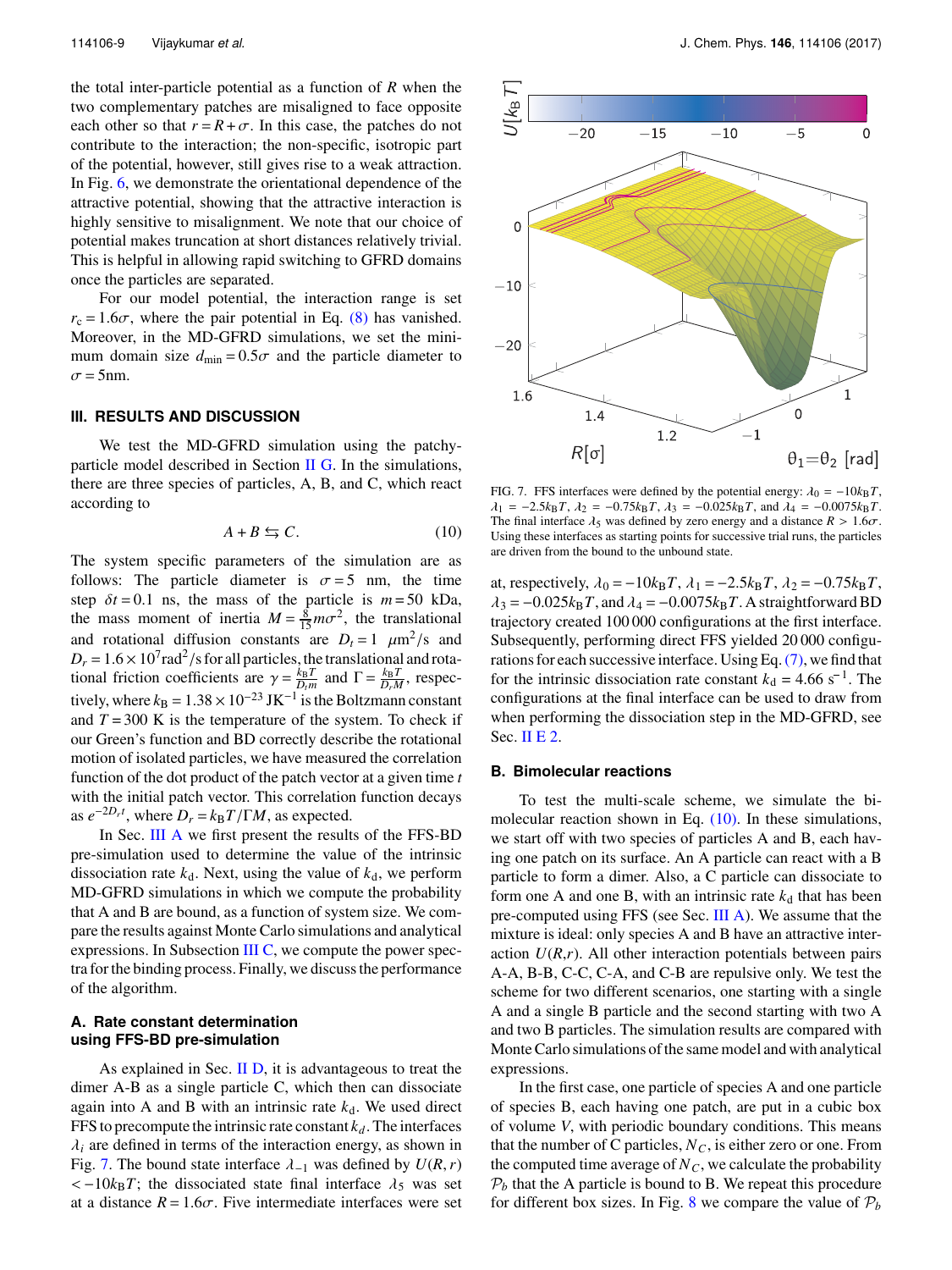<span id="page-10-1"></span>

FIG. 8. The probability  $P_b$  that a particle A is bound to a particle B, as a function of the volume of the box. Simulations are performed with one A particle and one B particle in the box. The points with the error bars are the results of the MD-GFRD simulations and the Monte Carlo simulation. These results are validated with the analytical prediction of Eq.[\(11\).](#page-10-2) It is seen that the agreement is very good. The translational and rotational diffusion constants, which are not important for the value of  $P_b$ , are  $1 \mu \text{m}^2/\text{s}$  and  $1.6 \times 10^7 \text{ rad}^2/\text{s}$ .

obtained using the new MD-GFRD algorithm to the results obtained from Monte Carlo simulations of the same system. The figure also shows the analytical result

$$
\mathcal{P}_b = \frac{\langle N_C \rangle}{N_A} = \frac{k_{\text{on}}}{k_{\text{on}} + Vk_{\text{off}}} = \frac{\phi(V)}{\phi(V) + 1},\tag{11}
$$

where  $\langle N_C \rangle$  is the average of  $N_C$  and  $\phi(V)$  is the ratio of the probability that an A particle is bound versus unbound

$$
\phi(V) = \frac{k_{\text{on}}}{V k_{\text{off}}} = \frac{K_{\text{eq}}}{V},\tag{12}
$$

where  $k_{on}$  and  $k_{off}$  are the effective association and dissociation rates, respectively, and  $K_{eq}$  is the equilibrium constant

$$
K_{\text{eq}} = \int d\mathbf{R} \int d\hat{\mathbf{u}}_1 \int d\hat{\mathbf{u}}_2 e^{-\beta V(R,r(\mathbf{R}, \hat{\mathbf{u}}_1, \hat{\mathbf{u}}_2))}, \quad (13)
$$

where  $U(R, r(\mathbf{R}, \hat{\mathbf{u}}_1 \hat{\mathbf{u}}_2))$  is the interaction potential given by Eq. [\(8\),](#page-8-2) with **R** the inter-particle vector, *R* the magnitude of **R**, and *r* the distance between the patches of the particles, which depends on **R** and the orientation of the two particles denoted by the patch vectors in the stationary lab frame,  $\hat{\mathbf{u}}_1$  and  $\hat{\mathbf{u}}_2$ , respectively, given by Eq. [\(1\).](#page-3-2) Solving Eq. [\(13\)](#page-10-3) analytically is not possible for the complex anisotropic potential used here. However, recently we have shown how in one TIS/FFS simulation both the association rate  $k_{on}$  and the dissociation rate  $k_{off}$ can be computed,  $^{23}$  $^{23}$  $^{23}$  which then allows us to obtain  $K_{eq}$  from Eq. [\(12\).](#page-10-4) Applying this technique to this potential revealed can be computed,<sup>23</sup> which then allows us to obtain  $K_{eq}$  from<br>Eq. (12). Applying this technique to this potential revealed<br>that  $k_{on} = 0.135 \ \mu m^3 s^{-1}$  and  $k_{off} = 1.384 s^{-1}$  $k_{off} = 1.384 s^{-1}$  $k_{off} = 1.384 s^{-1}$ . Fig. 8 shows that the results of the MD-GFRD simulations agree very well with both the results of the Monte Carlo simulations and with the analytical predictions.

In the second test, we start with 2 A particles and 2 B particles, which can again interact via the same interaction potential to form species C. We can analytically compute the probability that an A particle is bound to a B particle by carefully summing over all possible configurations<sup>[24](#page-12-20)</sup>

<span id="page-10-7"></span>
$$
\mathcal{P}_b = \frac{\phi(V) + \phi(V)^2}{2(0.25 + \phi(V) + \frac{\phi(V)^2}{2})},\tag{14}
$$

where  $\phi(V)$  is given by Eq. [\(12\).](#page-10-4) The results of the MD-GFRD simulations, the Monte Carlo simulations, and the analytical prediction are shown in Fig. [9.](#page-10-5) It is seen that the agreement is very good.

#### <span id="page-10-0"></span>**C. Power spectrum**

We can use MD-GFRD to compute the power spectrum  $P_n(\omega)$  of the time trace of the binding state  $n(t)$  of two particles, switching between the bound state with  $n(t) = 1$  and the unbound state with  $n(t) = 0$ . The dotted line in Fig. [10](#page-11-0) shows the result. We expect that this power spectrum is given by that of a random telegraph process $^{25}$  $^{25}$  $^{25}$ 

<span id="page-10-6"></span>
$$
P(\omega) = \frac{2\mu P_b (1 - P_b)}{\mu^2 + \omega^2},\tag{15}
$$

<span id="page-10-2"></span>where  $\omega$  is the frequency,  $\mu = k_{on}/V + k_{off}$  is the renormalized/effective decay rate, and  $P_b = k_{on}/(k_{on} + Vk_{off})$  is the binding probability. To predict the power spectrum, we thus need the effective association rate  $k_{on}$  and the effective dissociation rate  $k_{\text{off}}$ . As described in Sec. [III B,](#page-9-3) these rates can be computed in a single TIS/FFS simulation. $2<sup>3</sup>$  Using the com-puted values of the rate constants in combination with Eq. [\(15\),](#page-10-6) we arrive at the analytical prediction of the solid line in Fig. [10.](#page-11-0) It is seen that the agreement with the MD-GFRD simulation results is excellent. MD-GFRD thus not only reproduces mean quantities but also successfully predicts dynamic quantities.

<span id="page-10-5"></span><span id="page-10-4"></span><span id="page-10-3"></span>

FIG. 9. The probability  $P_b$  that a particle A is bound to a particle B, as a function of the volume of the box. Simulations are performed starting with two A particles and two B particles in the box. The points with the error bars show the results of the new MD-GFRD scheme and the Monte Carlo simulations. These results are validated with the analytical prediction of Eq. [\(14\).](#page-10-7) It is seen that the agreement is very good. The translational and rotational diffusion constants, which are not important for the value of  $P_b$ , are  $1 \mu \text{m}^2/\text{s}$  and  $1.6 \times 10^7 \text{ rad}^2/\text{s}$ .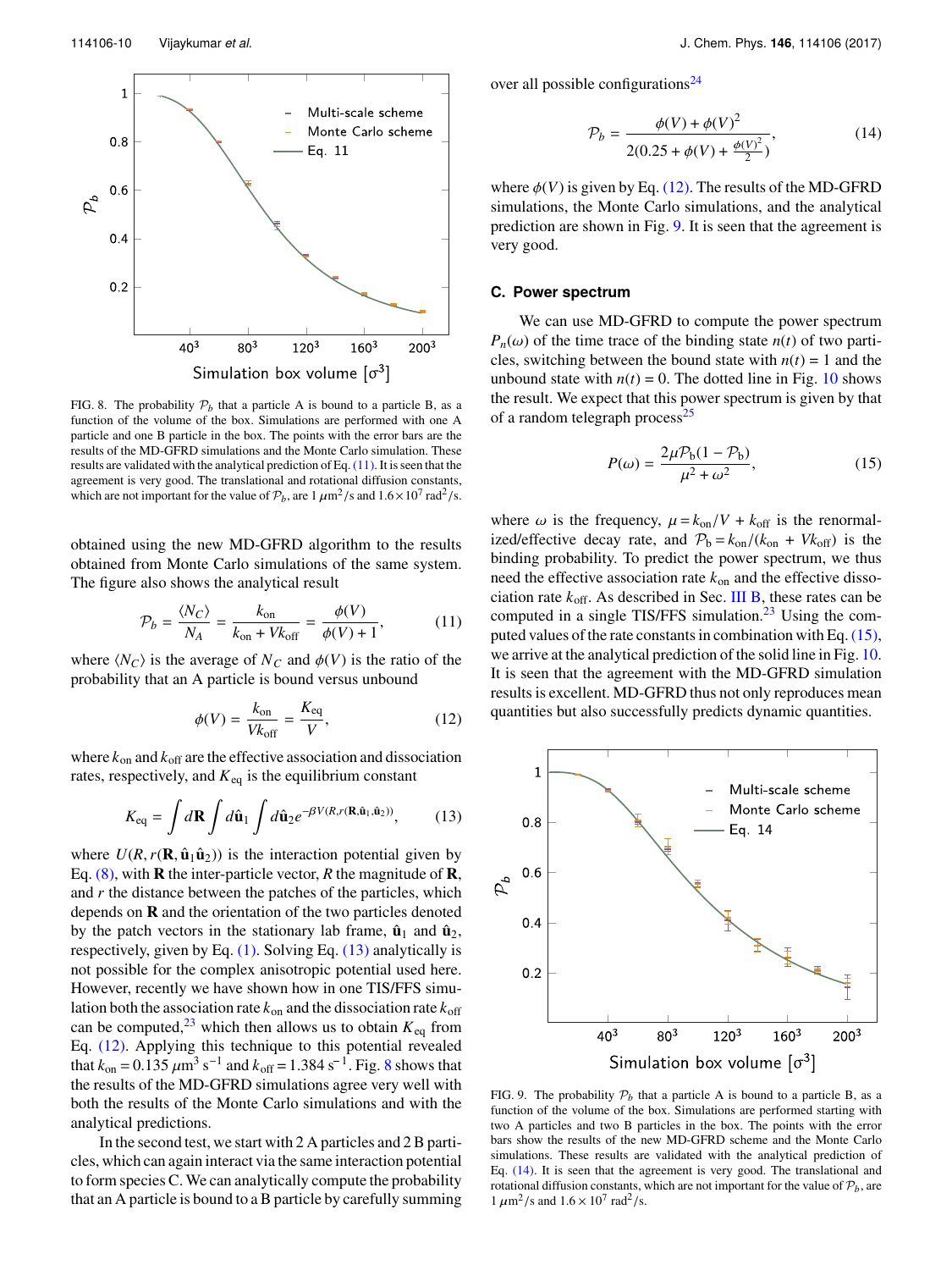<span id="page-11-0"></span>

FIG. 10. MD-GFRD successfully predicts the power spectrum  $P_n(\omega)$  of the binding state  $n(t)$  of two particles switching between the bound state  $n(t)=1$  and the unbound state  $n(t)=0$ . The dotted line shows the results of the MD-GFRD simulations, while the solid line shows the analytical pre-diction of Eq. [15,](#page-10-6) where the association rate  $k_{on}$  and dissociation rate  $k_{off}$ have been computed from a single FFS simulation as described in Ref. [23.](#page-12-19) Two particles, one of each species A and B, were simulated in a box of side length  $100\sigma$ .

#### **D. Performance**

The motivation to combine GFRD and MD into a multiscale scheme is the computational speed up it can provide. Unlike brute force Brownian dynamics which spends a lot of CPU time in propagating the particles toward each other, GFRD makes large jumps in space and time when the particles are far apart from each other and the GFRD domains are large. The computational power of GFRD can thus especially be reaped when the particles are often far apart, which is the case when the concentrations are low. This can be seen

<span id="page-11-1"></span>

FIG. 11. The CPU time to simulate 1 ms real time as a function of the concentration of A and B, for MD-GFRD (solid line) and BD (dashed line). The concentration is varied by changing the volume of the simulation box, while the number of particles is kept constant at  $N_A = N_B = 5$ . It is seen that in the biologically relevant concentration range of nanomolar to micromolar, the performance of MD-GFRD is much better than that of brute-force BD, but at higher concentrations, the relative performance of MD-GFRD goes down. This is because at higher concentrations, the particles will be close to each other, and the system cannot capitalize on the potential of MD-GFRD to make large jumps in time and space.

in Fig. [11,](#page-11-1) which shows a comparison of MD-GFRD against brute force BD as a function of concentration. It is seen that MD-GFRD is much more efficient than brute force BD, especially when the concentrations are below a  $\mu$ M. However, for high concentrations, the performance of MD-GFRD becomes comparable to that of BD. In this regime, the particles are often so close together that no big jumps in time and space can be made. Interestingly, however, the crossover happens only at a mM concentration, which means that for most biologically relevant concentrations, MD-GFRD is much faster than brute-force BD.

We performed a profiling of the code to establish the overhead associated with the GFRD checks. To determine the percentage of the total time the code spends in building domains and updating positions, the code was first profiled for a low concentration where all the particles are in GFRD. In that case, 50% of the time is spent on nearest neighbour searches and the other 50% is spent on constructing and bursting the domains and updating particles. To determine the overhead associated with GFRD compared to a brute force BD simulation, we profiled the code for a high concentration such that all the particles are in the BD regime. The code spends 60% of the total time integrating the BD particles (neighbour searches, force calculations, torque calculations, and updating position and orientation) and 40% of the time attempting to build domains on these BD particles. The overhead associated with the nearest neighbour searches can be decreased, if the code is optimised such that the nearest neighbour search is performed just once for both the BD and GFRD.

# **IV. CONCLUSION**

In this work, we extended the MD-GFRD scheme $11$  to include the orientational dynamics of the particles, enabling the simulation of reaction and diffusion of particles that interact via anisotropic interaction potentials. This opens up the possibility to treat a whole class of interesting problems. Biomolecules such as proteins and DNA typically interact with each other via anisotropic potentials. In some cases of biological interest, the dynamics at short length and time scales can be integrated out.<sup>[3](#page-12-2)[,26](#page-12-22)[–28](#page-12-23)</sup> For example, a gene regulatory protein that has just dissociated from its promoter on the DNA either rapidly rebinds the DNA or rapidly escapes into the bulk, where it will loose its orientation; conversely, a new protein tends to arrive at the promoter from the bulk in a random orientation. In these cases, we expect that the regulatory proteins can be modeled as isotropic particles that interact with the DNA via effective rate constants, which take into account the anisotropy of the interaction. However, it is now well established that in many systems the dynamics at molecular length and time scales, arising from, e.g., enzyme-substrate rebindings, can qualitatively change the macroscopic behavior of the system at cellular length scales.<sup>[10,](#page-12-7)[29](#page-12-24)</sup> This phenomenon can occur in biochemical networks with multi-site protein modi-fication, which are omnipresent in cellular biology.<sup>[10](#page-12-7)</sup> In such systems, the orientational dynamics cannot be integrated out: the probability that an enzyme which has dissociated from its substrate molecule rebinds to another site on the same substrate molecule to chemically modify it will depend in a non-trivial